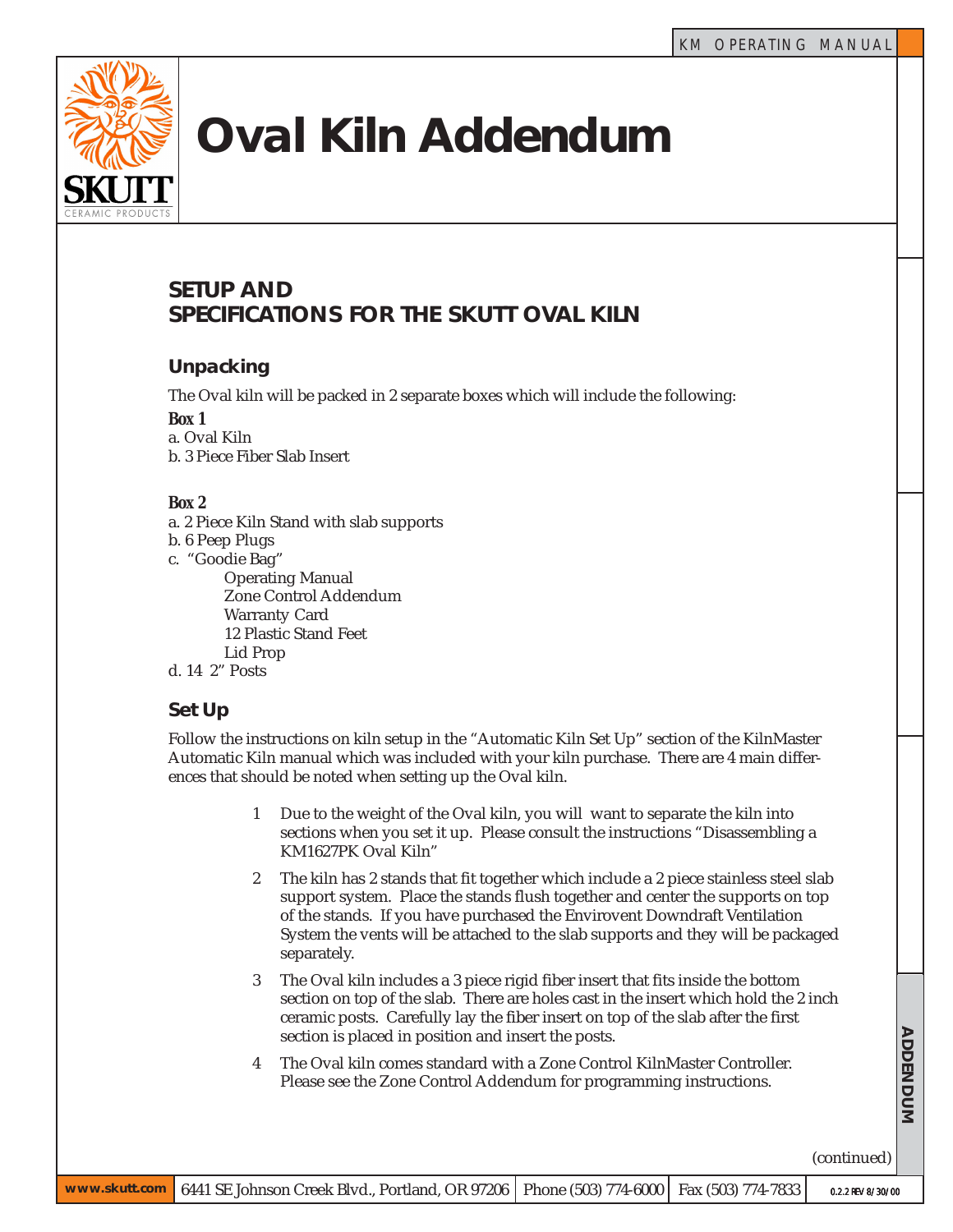### **Disassembling KM1627PK Kiln Sections**

 *Caution: Before disassembling any Oval kiln, be sure to turn off power to the kiln by throwing the circuit breaker or removing the fuse on its circuit. Do not restore power to the kiln until it is fully reassembled.*

 *Note: The mercury relays in the switch box must be operated only with the switch box in a normal, vertical orientation.*

#### To *disassemble the kiln*

- 1 Remove the screws from the left side of the control box.
- 2 Swing the control box open.
- 3 Remove the screws holding the feeder wires to the two pole blocks on the heat baffle. There are three sets with two feeder wires going into each set.
- 4 Remove the thermocouple wires from the thermocouple terminal strip on the baffle. They are attached with slide on connectors and should be pulled straight off. Pulling at an angle can damage the connector.
- 5 Lift the box up and set it aside.
- 6 Unfasten draw pull catches and lift sections apart using the handles.

#### *To reassemble Oval kilns:*

- 1 Stack the sections in original sequence and secure the draw pull catches..
- 2 Place the control box on its hinges.
- 3 Reattach the feeder wires to their corresponding block. *Make sure the connection is very tight* to avoid electrical problems.
- 5 Reattach the thermocouple wires in correct order.
- 6 Reattach the screws which secure the control box to the kiln jacket.

**ADDENDUM** TAB TEXT HERE **ADDENDUM**

TAB TEXT HERE TAB TEXT HERE TAB TEXT HERE

(continued)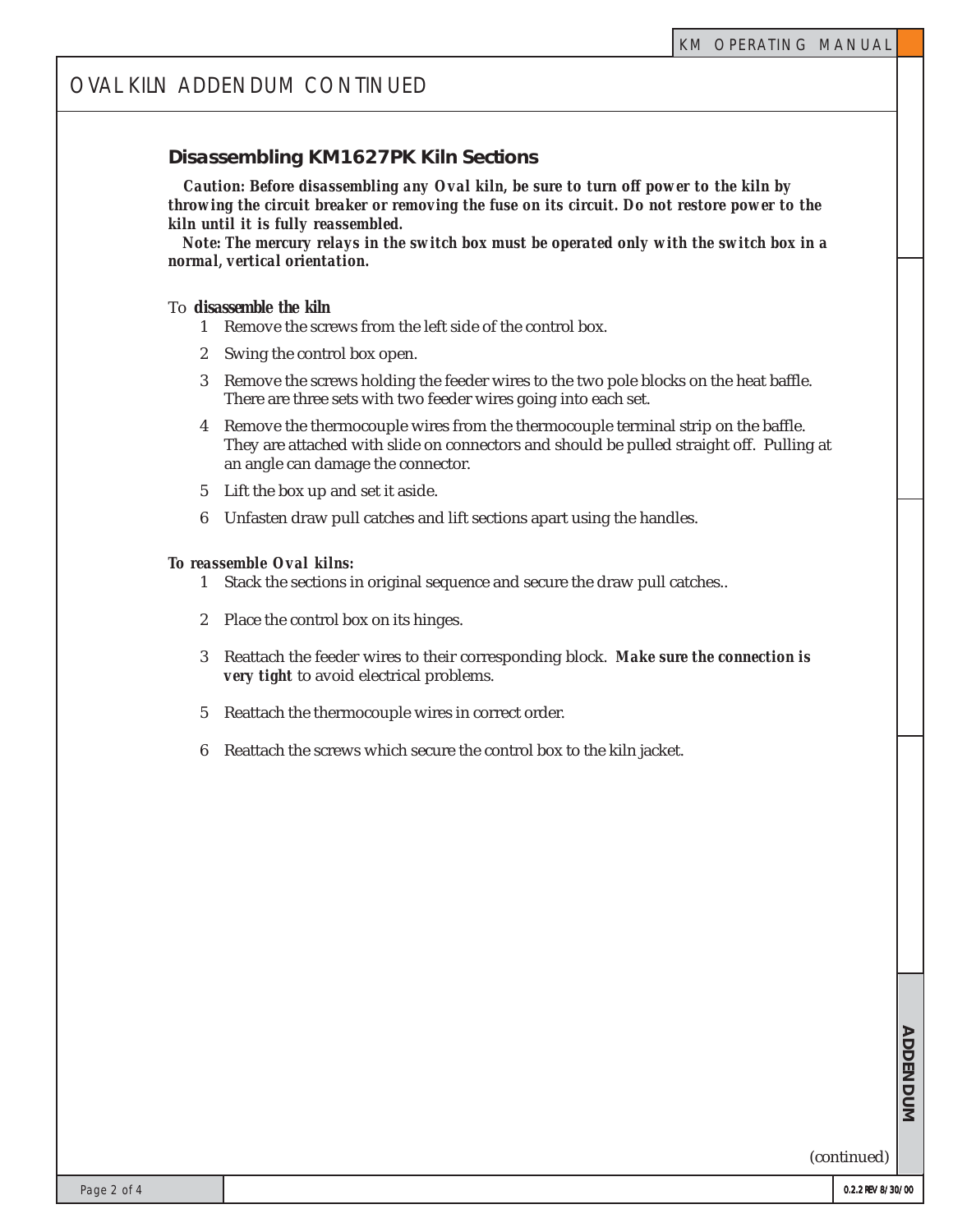# OVAL KILN ADDENDUM CONTINUED

# **Lid Operation**

The Oval kiln has a special design for the lid braces which allow you to lower the lid without having to reach over to release each brace. To raise the lid lift it up until it slides into the first set of support grooves. If you require the lid to rest in a higher position lift it to the second set of support grooves. To lower the lid when it is in the first position lift the lid until the cams drop down and cover the support grooves and then lower the lid slowly. If you are using the higher support position it may be neccessary to hold the lid with one hand and releace the braces with the other hand.

# **Connecting PK Kilns**

Oval kilns must be direct wired or "hard wired" into your studio's electrical system by a qualified electrician.

At the time of connection, your electrician should also check the wiring which supplies the kiln, to be sure that the copper wire size and breaker size are adequate. See the electrical requirements table below.

# **Oval Kiln Elements**

Unlike other models, the elements in an Oval kiln go around the kiln chamber only once. To achieve optimum heat distribution, there are three types of elements in the Oval kilns : Top/ Bottom, Intermediate, and Center. The table below shows the proper placement and type when replacing elements.

## **KM-1627**

| Section | Element      | Position<br>1 |  |
|---------|--------------|---------------|--|
| Upper   | Top/Bottom   |               |  |
|         | Top/Bottom   | 2             |  |
|         | Intermediate | 3             |  |
|         | Intermediate | 4             |  |
| Master  | Center       | 5             |  |
|         | Center       | 6             |  |
|         | Center       | 7             |  |
|         | Center       | 8             |  |
| Lower   | Intermediate | 9             |  |
|         | Intermediate | 10            |  |
|         | Top/Bottom   | 11            |  |
|         | Top/Bottom   | 12            |  |
|         |              |               |  |

# **Specifications**

| Model           | Volts | Amps | <b>Watts</b> | Max. Cone | Copper Wire<br>$Size*$ | Fuse or<br>Breaker Size |
|-----------------|-------|------|--------------|-----------|------------------------|-------------------------|
| $KM-1627PK-3ph$ | 240   | 66   | 23600        |           |                        | 90                      |
| $KM-1627PK-3ph$ | 208   | 76   | 23600        |           |                        | 100                     |

(continued)

TAB TEXT HERE **ADDENDUM**

**ADDENDUM** 

TAB TEXT HERE TAB TEXT HERE TAB TEXT HERE